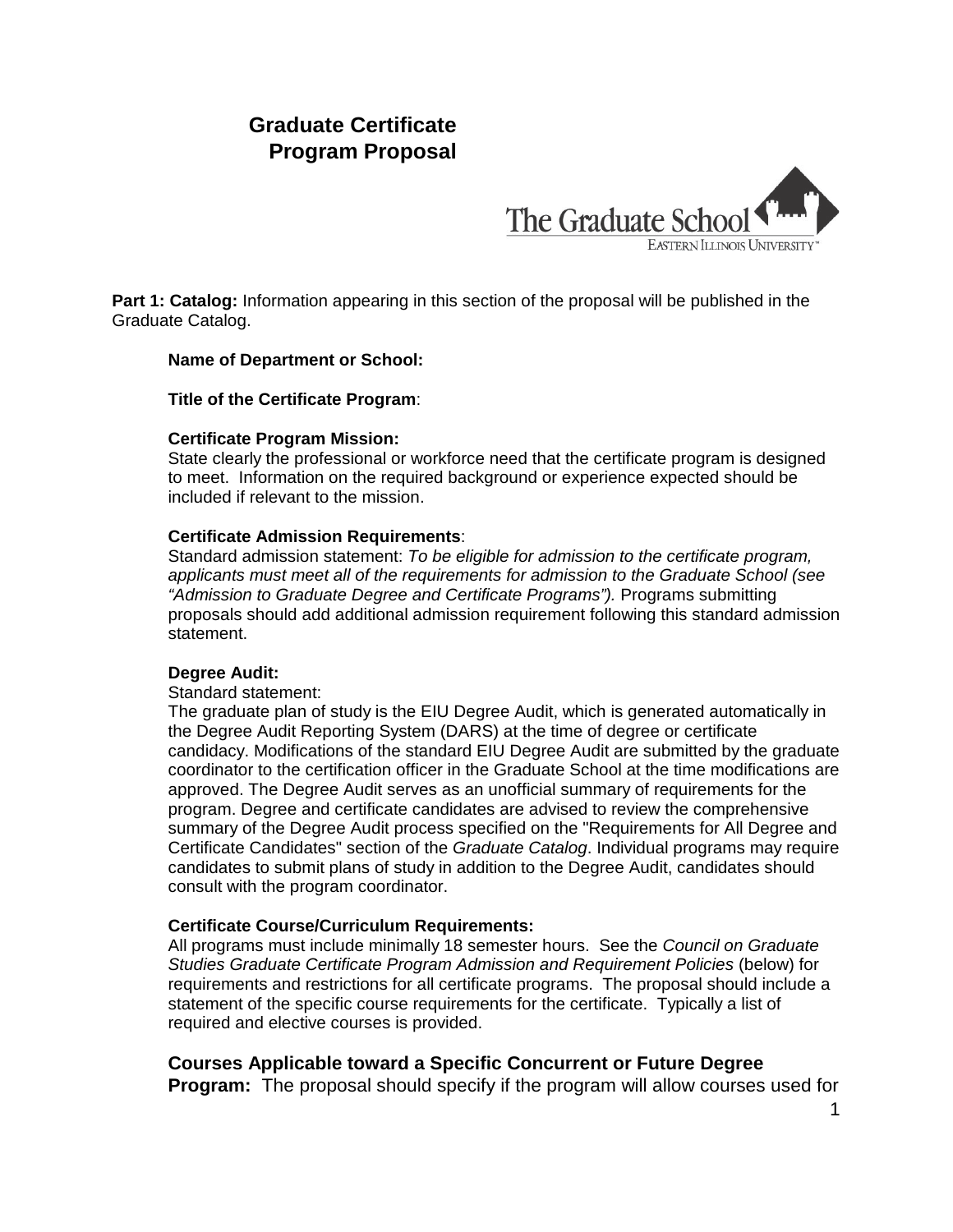the certificate to count toward a concurrent or future degree program and specify any restrictions.

# **Courses Applicable toward Concurrent of Future Additional Certificate Programs:**

Standard statement: Each separate certificate program must include 9 semester hours of new coursework that cannot be shared with a concurrent or future certificate program. With department approval, up to 9 semester hours of coursework may be shared with a concurrent or future certificate program. Certificate candidates should check with program coordinators for department specific policies.

**Part II: Rationale**: Information appearing in this section of the proposal will be used for Council review, but will not appear in the Graduate Catalog.

**Program Rationale and Justification:**

**Impact on Existing Programs:**

**Existing Courses that Apply to the Certificate:**

**New Courses Required for the Certificate Program:**

**Number of Students Expected to Enroll Each Year:**

**Department Contact:**

#### **Part III: Approvals:**

**Department/School Curriculum Committee**:

**College Curriculum Committee:**

**Council on Graduate Studies:**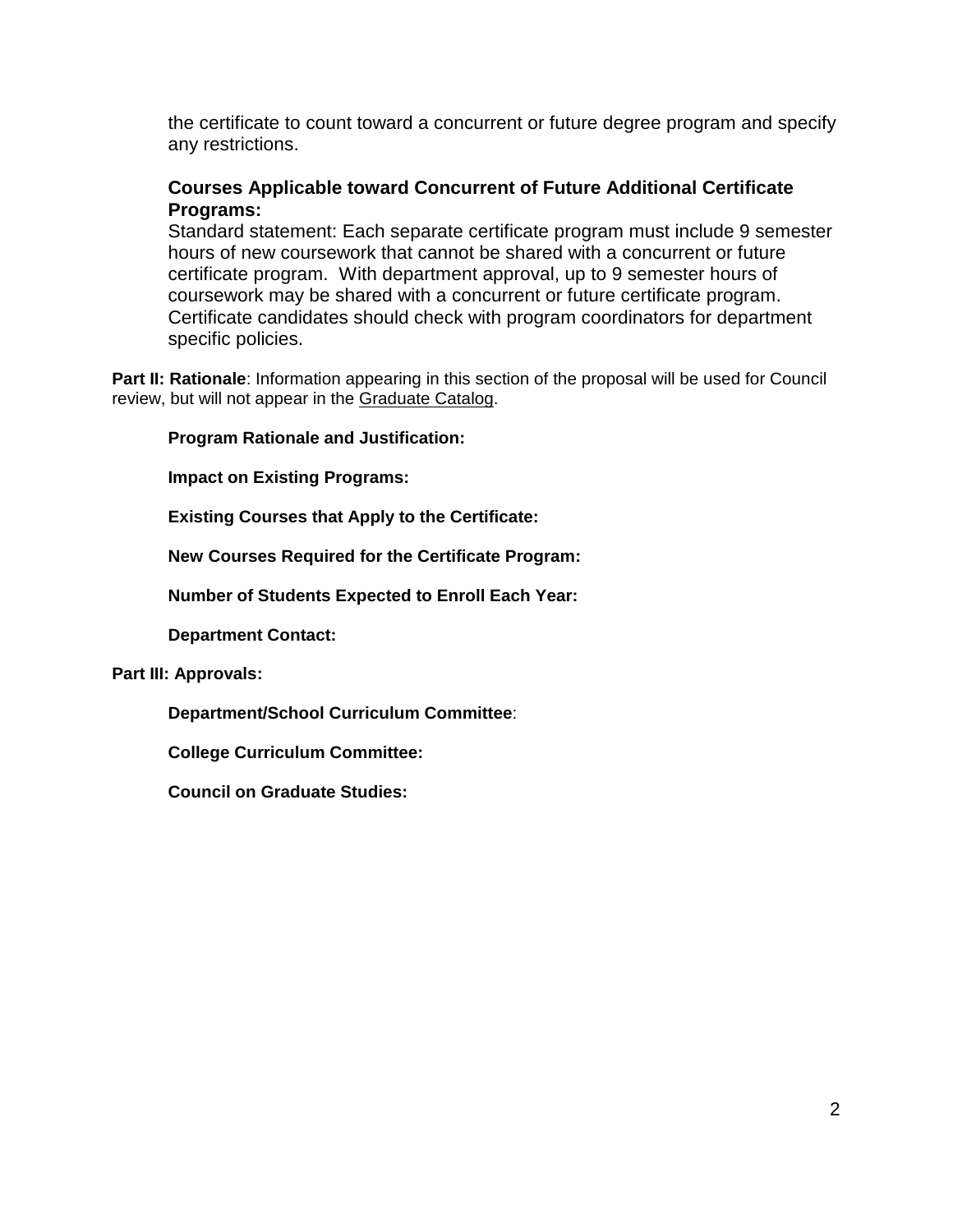### **Graduate Certificate Program Admission and Requirement Policies**

### **Graduate Certificate Programs**

A non-degree certificate program is a specified series of credit courses which define a set of learning objectives and competencies essential to a defined area of study. Post-baccalaureate certificates verify an area of competency that enhances the knowledge base of degree seeking candidates or defines a specific area of competency for non-degree students. Post-master's certificates verify an additional area of competency beyond that required for the graduate degree. Certificates are not degrees and certificate programs are not degree programs. Certificate programs are verified on university transcripts, but are not equivalent to external certification granted by state or national certification agencies, for example Illinois State Teacher Certification. State and national certification agencies establish requirements and certification reviews independent of those developed by the University. Multi-disciplinary certificate programs are typically administered by one specific department or school.

# **Admission to Graduate Certificate Programs**

- **Graduate School Admission:** Admission to the Graduate School is the first stage of admission for students seeking candidacy for a graduate certificate program. To be eligible for admission to the Graduate School, applicants must have obtained a baccalaureate degree from an accredited institution approved by Eastern Illinois University and achieved a minimum undergraduate cumulative grade point average (GPA) of 2.75 on a 4.0 scale or a 2.75 GPA on the last 60 hours of graded academic course work. For post-graduate candidates, the Graduate School criteria include completion of a graduate degree from an accredited institution approved by Eastern Illinois University and a minimum graduate GPA of 3.0 on a 4.0 scale
- **Certificate Program Admission:** Admission as a certificate candidate is the second stage of graduate admission. Academic programs may establish requirements for certificate candidacy in addition to those established by the Graduate School. Additional requirements may include, but are not limited to, a higher cumulative GPA, a GPA for courses in the undergraduate major, or a valid standardized test score for the Graduate Record Examination, Miller's Analogies Test, or Graduate Management Admission Test. Program requirements for candidacy are outlined in the "Requirements for All Degree and Certificate Candidates" section of the *Graduate Catalog*. Applicants must meet the program requirements in order to achieve certificate candidacy.

### **Requirements for Graduate Certificate Programs**

- **Total Semester Hours:** A minimum of 18 semester hours of study is required for all certificate programs. Certificate programs often establish minimum requirements of study above the minimum semester hour limits set by the Graduate School. Candidates are advised to review the *Academic Program Requirements* section for minimum program requirements. The 18 semester-hour minimum requirement for a certificate may not be waived or appealed.
- • **Residency Semester Hours:** A minimum of 9 semester hours in the certificate program is required in residence. Residence is defined as credit for courses taught by Eastern Illinois University faculty at on-campus or off-campus sites. This requirement may not be waived or appealed.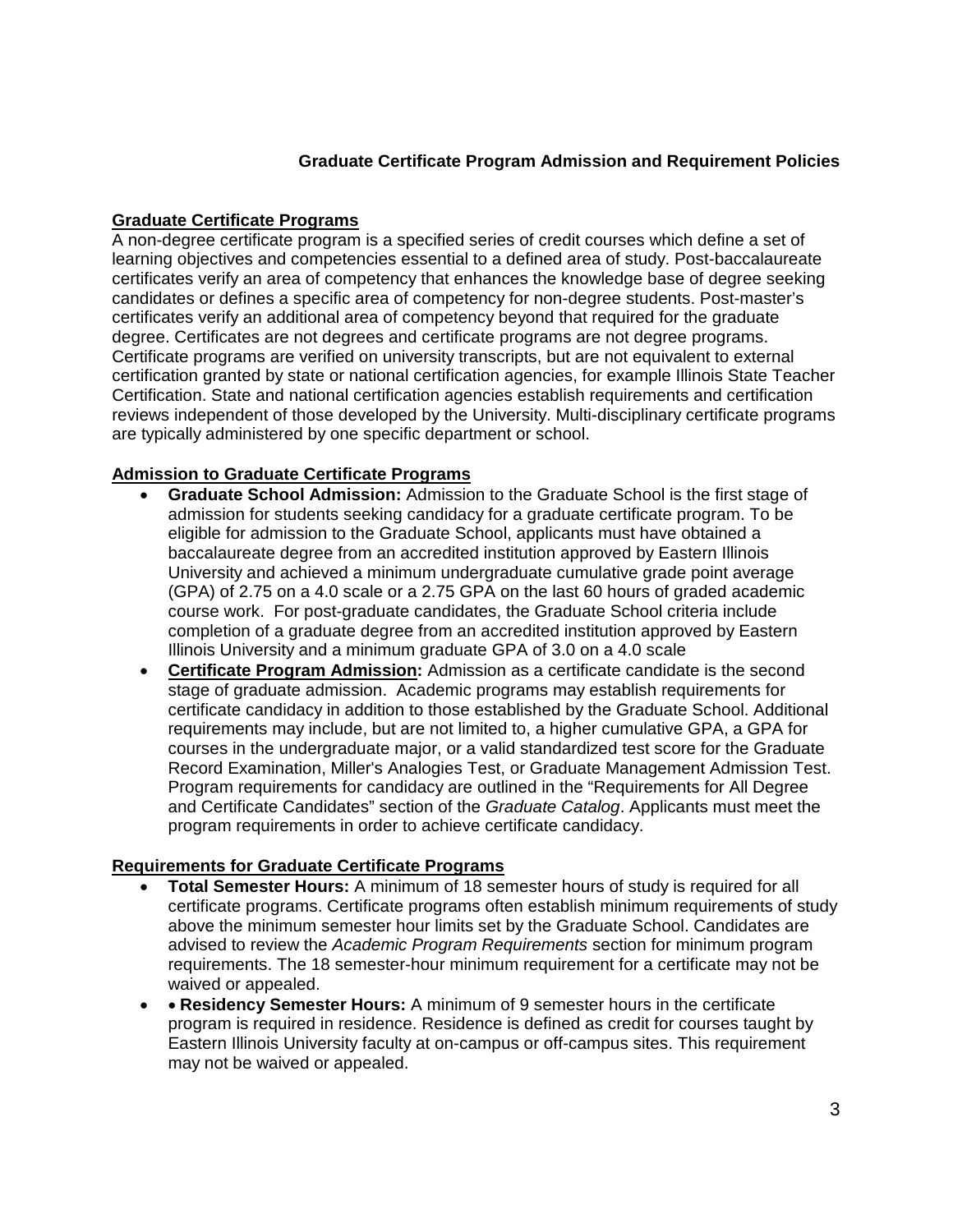• • **5000 Level Semester Hours:** A minimum of 9 semester hours in the certificate program must be in courses numbered 5000 or higher.

### **Restrictions for Graduate Certificate Programs**

- **Research, Internship and Special Course Restrictions:** A minimum of 9 semester hours must be completed in courses exclusive of independent study, research, thesis, and internship, and special courses or workshops.
- • **4750-4999 Hour Restrictions:** A maximum of 6 semester hours of courses numbered 4750 to 4999 may be applied to certificate programs.
- • **Research Hour Restrictions:** A maximum of 3 semester hours of independent study, research, and thesis may be applied to a certificate program.
- • **Non-Degree Hours:** There is no restriction on the number of semester hours a nondegree student may apply to a certificate program. There is no guarantee that any credit earned as a non-degree student may later apply to a certificate program.

### **Requirements for All Degree and Certificate Candidates**

Regardless of the type of graduate degree or academic program, all graduate degree and certificate candidates must meet the following requirements. Candidates hold final responsibility for knowing and

completing these requirements.

- **GPA:** All candidates earning degrees or completing certificate programs must achieve and maintain a graduate cumulative 3.00 GPA (4.00 scale) for all courses numbered 4750 or higher taken for graduate credit at Eastern Illinois University and for all courses listed on the Degree Audit. This requirement may not be waived or appealed.
- **Degree Audit:** The graduate plan of study is the EIU Degree Audit, which is generated automatically in the Degree Audit Reporting System (DARS) at the time of degree or certificate candidacy. Modifications of the standard EIU Degree Audit are submitted by the graduate coordinator to the certification officer in the Graduate School at the time modifications are approved. The Degree Audit serves as an unofficial summary of requirements for the program. Degree and certificate candidates are advised to review the comprehensive summary of the Degree Audit process specified on the "Requirements for All Degree and Certificate Candidates" section of the *Graduate Catalog*. Individual programs may require candidates to submit plans of study in addition to the Degree Audit, candidates should consult with the program coordinator.
- **Time Limitation:** Degree and certificate candidates must fulfill all of the requirements for graduate degrees or certificates outlined on the study plan within six consecutive years. The six-year time limit ensures that the degree and/or certificate represent a wellsequenced, cohesive body of current knowledge that progresses over consecutive semesters of study. All course work listed on the candidate's Degree Audit, including transfer credit, field experience, independent study, research, thesis, and internships, must be completed within the six-year time limit. The earliest term in which a course listed on the Degree Audit was taken marks the beginning of the six year time period. Exceptions may be requested through the Graduate School Waiver and Appeals Process when progress toward completion of the degree or certificate is interrupted by obligations or circumstances which are beyond the control of the student.

#### **Application of Certificate Program Courses to Concurrent or Future Degree Programs or Application of Degree Program Courses Toward A Certificate Program**

With departmental approval, candidates may apply some or all of the semester hours of course work earned toward current or future graduate degree programs at Eastern Illinois University to